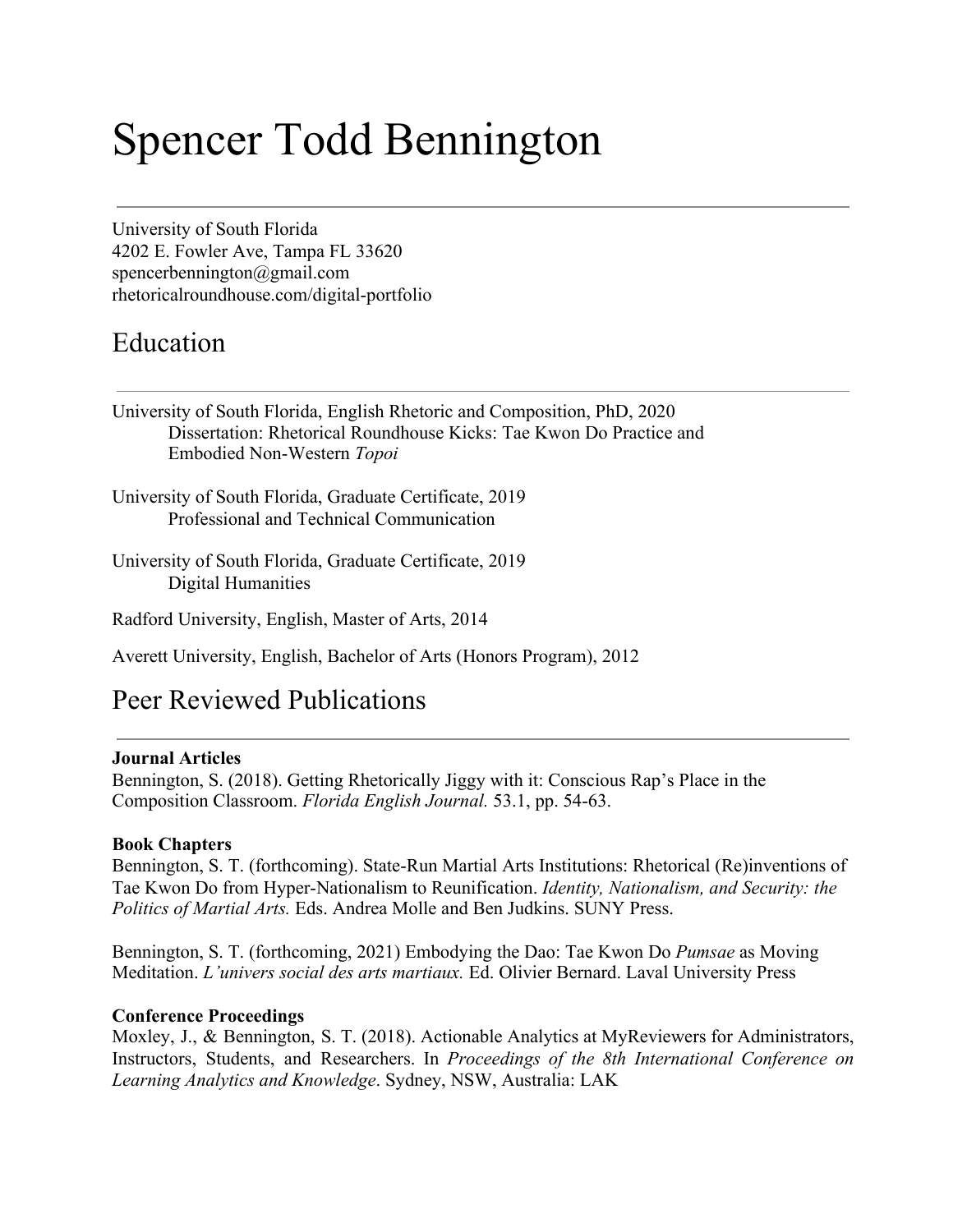### **In Progress**

Bennington S.T. (first round of review). Ideological Indoctrination and Martial Arts Institutions: from "Fascist Fight Clubs" to Tae Kwon Do. *Rhetoric Review.*

Bennington, S. T. Rhetorical Roundhouse Kicks: Post-War Politics Embedded and Embodied in Taekwondo Practice. Submitting to *Martial Arts Studies Journal.* (50% Complete).

## Other Scholarly Publications

### **Book Reviews**

Bennington, S.T. (2019). Book Review: Udo Moenig. 2016. *Taekwondo: From a Martial Art to a Martial Sport*. London and New York: Routledge. 230 pages. \$40 USD (paperback). *Martial Arts Studies Journal*. 7, pp.73–76.

Bennington, S. T. (2015). Review of Tim Poland's *The Safety of Deeper Water. Floyd County Moonshine. 7(1)*, 71-75.

## Conferences and Presentations

#### **International**

Bennington, S.T. (2020). The Embodied Rhetorics of Olympic Tae Kwon Do Sparring. *2nd Annual International Academic Conference for Tae Kwon Do.* Busan, South Korea.

Bennington, S.T. (2020). Embodying the Dao: Tae Kwon Do *Pumsae* as Moving Meditation. *6th Annual International Martial Arts Studies Conference.* Marseilles, France.

Bennington, S.T. (2019). Rhetorical Roundhouse Kicks: Tae Kwon Do as Political Argument from Hypernationalism to Korean Reunification. *5th Annual International Martial Arts Studies Conference.* Orange, CA.

Bennington, S.T. (2017). The Patience of the Piano Tuner and Other Synecdochic Anecdotes: What I learned about Digital Storytelling at DHSI. *Digital Humanities Summer Institute.* University of Victoria. Victoria, British Columbia. Canada.

Bennington, S.T. (2013). Intersecting Masculinities, Performance Anxiety, and the Foucaultian Refusal in Chuck Palahniuk's *Fight Club*. *American Men's Studies Association 21st Annual Conference*. Ann Arbor, MI.

### **National**

Bennington, S.T. (2020). Kicking in Carnal Commonplaces: Embodied *Topoi* in Tae Kwon Do Practice. *Conference on College Composition and Communication.* Milwaukee, WI.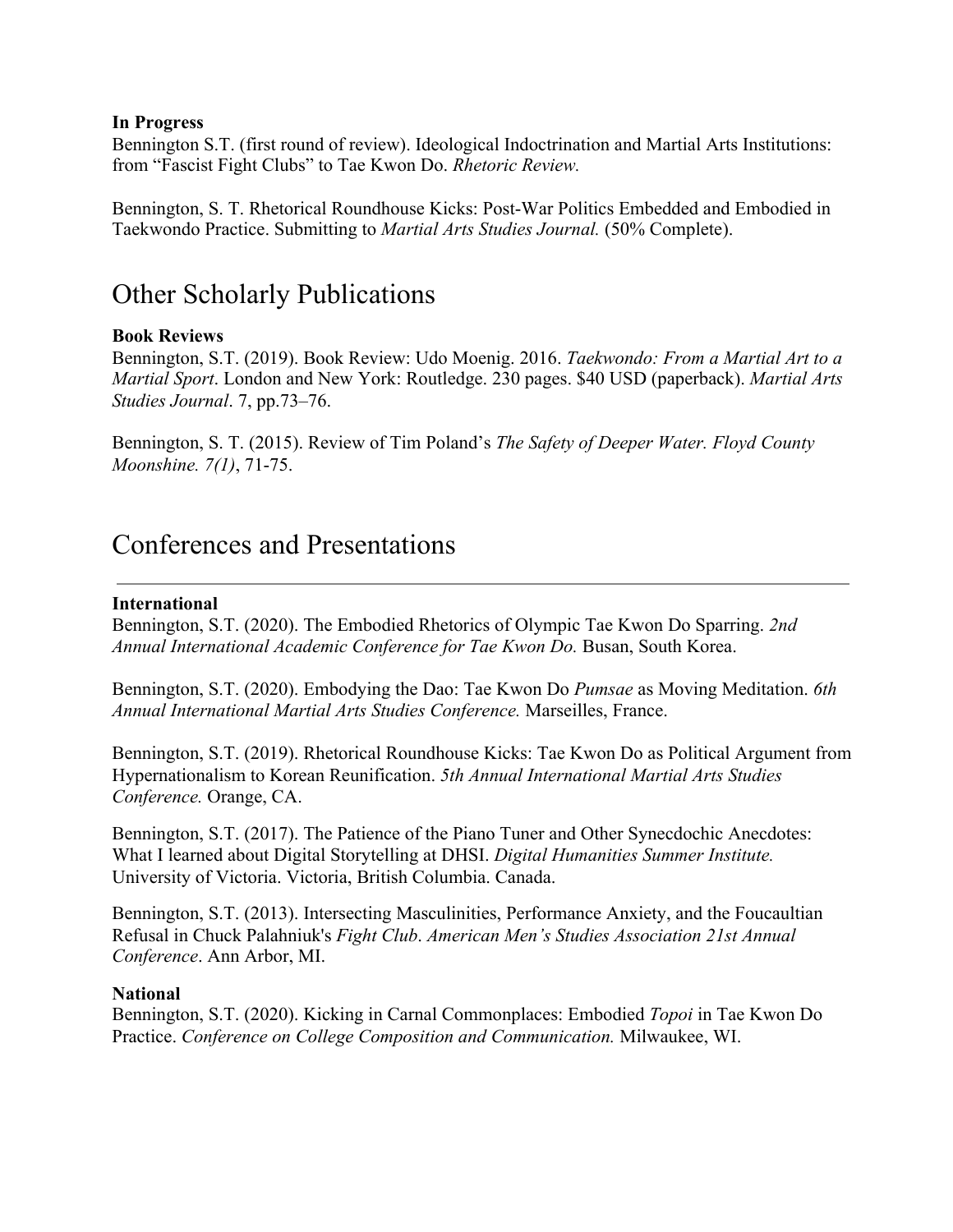Bennington, S.T. (2019). Tae Kwon Do and the Rhetorical Roundhouse: Toward Embodied Invention Strategies in the Composition Classroom. *Conference on College Composition and Communication.* Pittsburgh, PA.

Meloncon, L., Zarlengo, T, Rea, J., Bennington, S.T. (2019). A Programmatic Network: Accountability as Sustainability for Programmatic Development. A panel presentation at the *Association for Teachers of Technical Writing 46th Annual Conference.* Pittsburgh, PA.

Bennington, S.T., Kass, N. (2018). The Infrastructure of University Emergency Medical Response: Effects of Police Communication with Patients in Vulnerable Positions. Accepted for presentation at the *Association for Teachers of Technical Writing 45th Annual Conference.* Kansas City, KS.

Bennington, S.T. (2012). Reaching a Literary Climax: How to Write a Good Sex Scene. *Southern Regional Honors Conference.* Tampa, FL.

### **Institutional**

Bennington, S.T. (2020). *Chuseok,* Tae Kwon Do, and Korean Culture. Walters State Community College. Morristown, TN.

Bennington, S.T. (2018). The Effectiveness of Genre-Specific Community Comments: A Demonstration of *My Reviewers* for Chemistry Instructors. University of South Florida. Tampa, FL.

Bennington, S.T. (2017). Customization in a Standardized Course: Making the ENC 1101 Syllabus Suit your Style. Presented at the *First-Year Composition Graduate Teaching Assistant Summer Orientation*. University of South Florida. Tampa, FL.

Bennington, S.T. (2017). Discovering Your Students' Unique Identities as Writers: An Introduction to the Common Theme in FYC. Presented at the *First-Year Composition Graduate Teaching Assistant Summer Orientation*. University of South Florida. Tampa, FL..

Bennington, S.T. (2017). Digital Storytelling and Impacts on Writing Pedagogy. Presented as Part of the *Digital Humanities Workshop Series*. University of South Florida. Tampa, FL.

Bennington, S.T. (2016). Luke Cage as the Next Black Icon: Roles of Black Heroes in Social Activist Movements. Presented at *Striking Words: The Art and Writing of Social Justice EGSA Fall Colloquium*. University of South Florida.

Bennington, S.T. (2013). Pedagogical Approaches to Teaching CORE 102. *Radford University Graduate Teaching Fellowship Program Professional Development Series*.

Bennington, S.T. (2013). Strategies for Effective Commenting on Student Writing. *Radford University Graduate Teaching Fellowship Orientation Program*. Radford, VA.

Bennington, S.T. (2013). Performing Multiple Masculinities: An Analysis of Chuck Palahniuk's *Fight Club. Undergraduate/Graduate Engagement Forum*. Radford, VA.

Bennington, S.T. (2011). Benefits of Writing Support. *Averett University Interdisciplinary Studies Program.* Danville, VA.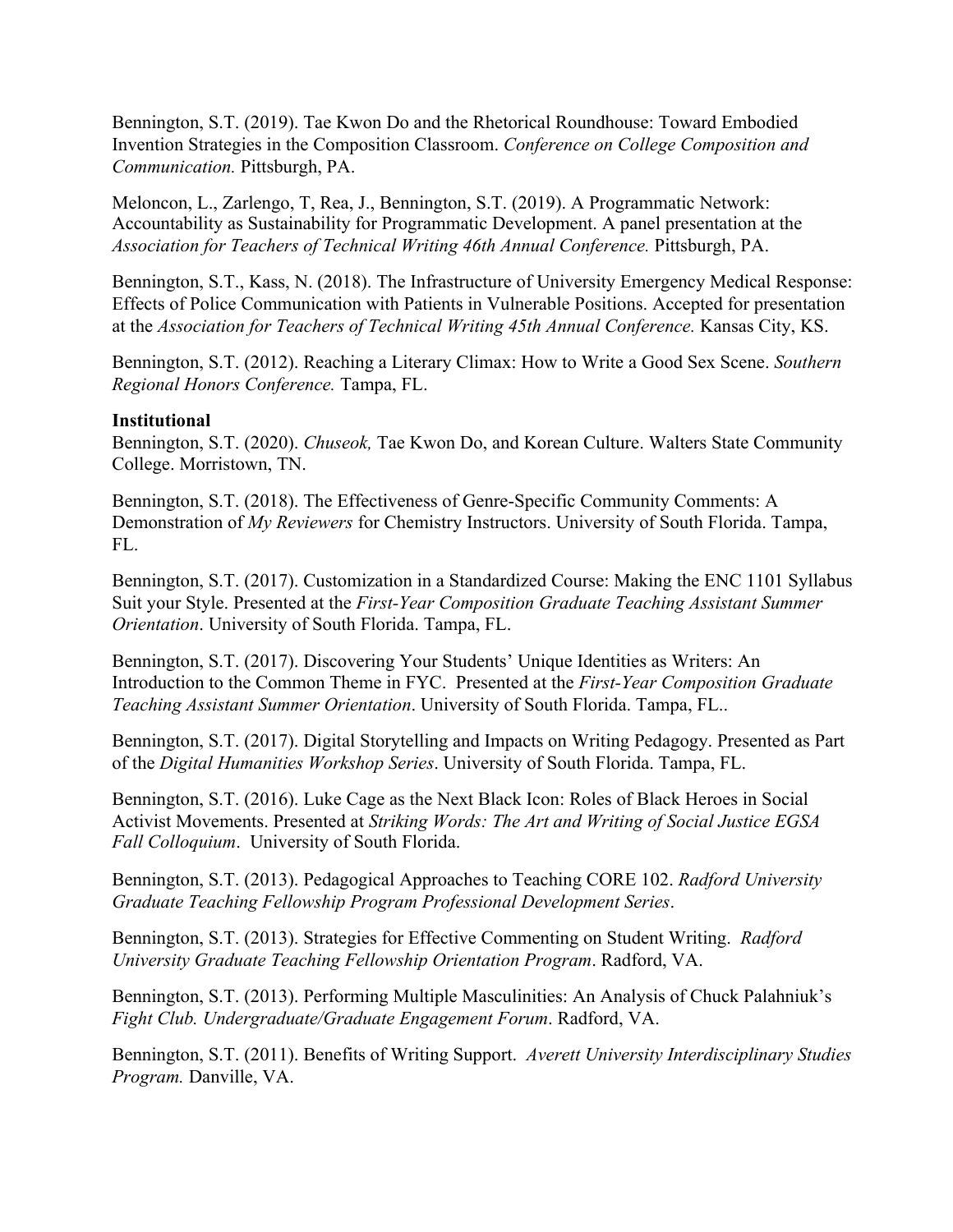## Teaching Experience

| Visiting Instructor, University of South Florida, Tampa, FL<br>Teach four courses per semester in professional and technical communication<br>Design original syllabi and course materials for online learning<br>$\bullet$                               | 2020-present |
|-----------------------------------------------------------------------------------------------------------------------------------------------------------------------------------------------------------------------------------------------------------|--------------|
| <b>Instructor of Record, University of South Florida, Tampa, FL</b><br>Taught courses in professional writing, embodiment theory, and composition<br>Piloted various experimental sections for face-to-face and online learning<br>$\bullet$              | 2016-2020    |
| <b>Adjunct Professor, Radford University, Radford, VA</b><br>2014-2016<br>Instructed four in-person or hybrid writing and literature classes each semester<br>$\bullet$<br>Designed courses to incorporate rhetorical theory as a cornerstone concept     |              |
| Graduate Teaching Fellow, Radford University, Radford, VA<br>2013-2014<br>Served as instructor of record for two writing courses a semester<br>$\bullet$<br>Mentored incoming graduate assistants in pedagogical practices<br>$\bullet$                   |              |
| Graduate Teaching Assistant, Radford University, Radford, VA<br>2012-2013<br>• Acted as the day-to-day classroom representative for my faculty mentor<br>Taught, administered feedback for, and graded assignments created by faculty mentor<br>$\bullet$ |              |
| <b>Academic Support Tutor, Averett University, Danville, VA</b><br>Tutored students in humanities, world religion, philosophy, etc.<br>• Worked with a diverse array of international students to improve conversational skills                           | 2010-2012    |
| Writing Consultant, Averett University, Danville, VA<br>• Coached students in effective invention, drafting, and revising strategies<br>Provided written feedback for a variety of international and first-generation students<br>$\bullet$               | 2010-2012    |
| Educational Counselor, University of Virginia, Charlottesville, VA<br>Supervised 24 children directly for three two-week increments<br>Devised original lesson plans and enrichment activities for students ages 9-14                                     | 2010         |

## Courses Taught

### **University of South Florida**

Expository Writing

- Taught theories of rhetoric and discourse communities
- Designed original syllabus: Discursive Bodies and Bodies of Discourse
- Co-taught a summer section focused on instructional writing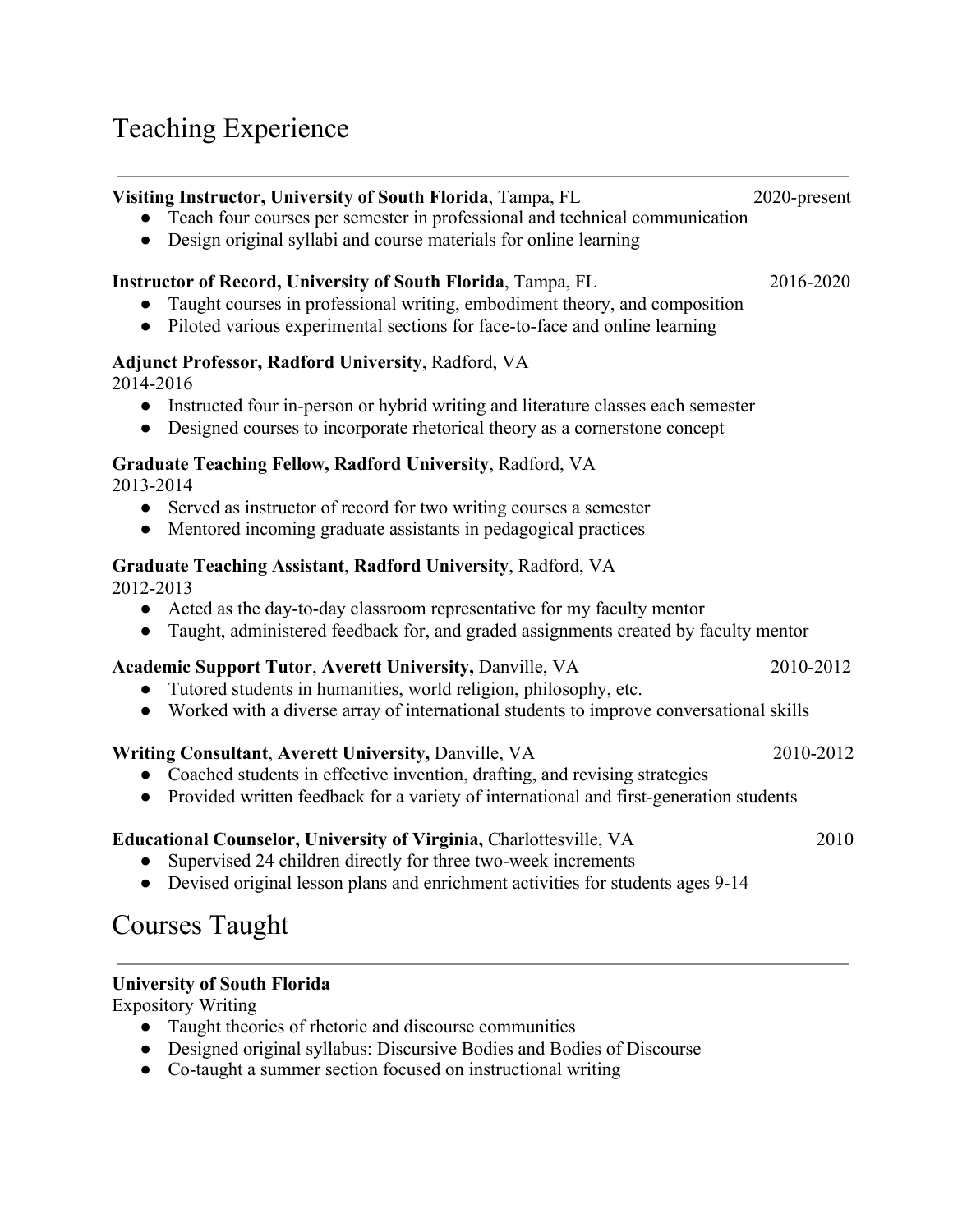Professional Writing

- Helped students learn genre awareness, ethical data visualization, and collaboration
- Wrote and implemented an original case study to help students practice learning outcomes
- Revised and taught updated standardized curriculum in face-to-face and online spaces

Composition

- Designed and piloted a Digital Humanities service-learning section of ENC 1102
- Implemented a pilot Digital Humanities course focused on collaborative writing

### **Radford University**

Literature

- Created an original syllabus for Literary Texts in Context: Comics as Literature
- Taught a World Literature survey course with custom reading list and assignments

First-Year Communication

- Crafted original course analyzing happiness as a rhetorical *topos*
- Designed original syllabus using spoken word poetry and hip-hop as rhetorical text

## University Administrative Experience

**Assistant to the Program, University of South Florida**, Tampa, FL 2019-2020

- Collaborated on redesign of Professional and Technical Communication (PTC) curriculum:
	- ENC 3250 Professional Writing
	- ENC 2210 Technical Writing for Allied Health Sciences
	- ENC 3246 Communication for Engineers
- Authored proposals for enhanced general education curriculum courses
- Facilitated orientation sessions and faculty professional development workshops
- Managed content on writeprofessionally.org, a community of practice for PTC
- Provided day to day support to a PTC Writing Program with  $\sim$  45 instructors

### **First-Year Composition Mentor, University of South Florida**, Tampa, FL 2018-2019

- Supervised three incoming graduate students and served as their instructor of record
- Led multiple pedagogical workshops for new graduate teaching assistants
- Presented lectures to graduate students in the Graduate Teaching Practicum

### **Mentor Coordinator, University of South Florida**, Tampa, FL 2017-2018

- Supervised a mentor team of six instructors responsible for thirty new GTAs
- Organized weekly team meetings responding to personnel or classroom concerns
- Redesigned the standardized FYC curriculum to match learning outcomes to assignments

### **MyReviewers Educational Researcher, University of South Florida,** Tampa FL 2016-2018

- Authored documentation for the online revision platform, MyReviewers
- Liaised between the English and Chemistry departments when updating software
- Provided tutorials for English and Chemistry faculty on platform usability and features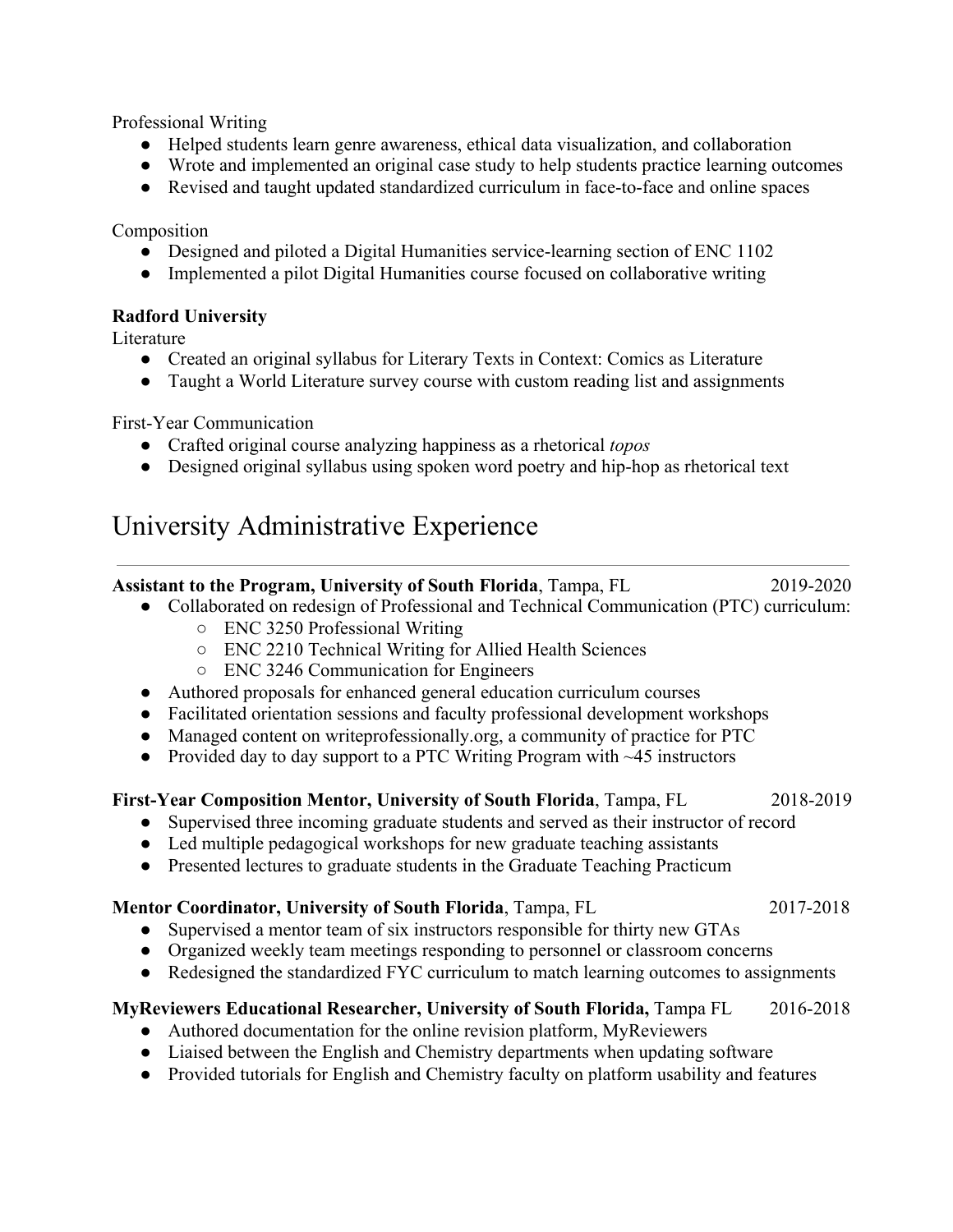## Funded Grants

2019--\$500, Primary Investigator, Conference Presentation Travel Grant; sponsoring agency, University of South Florida Student Government Association

2017--\$1,000, Primary Investigator, Digital Humanities Summer Institute Travel Grant; sponsoring agency, University of South Florida English Department.

2016--\$300, Primary Investigator, HASTAC Scholar Honorarium; sponsoring agency, University of South Florida English Department.

2013--\$500, Primary Investigator, Conference Travel Grant; sponsoring agency, Radford University Graduate Student Association.

### Service

| <b>University of South Florida</b>                                             |           |
|--------------------------------------------------------------------------------|-----------|
| Usability Tester and Pilot Instructor, USF Writes                              | 2019      |
| Reviewer and editor, <i>Rhetoric and Writing in the Workplace</i> 6th Edition  |           |
| 2019                                                                           |           |
| Organizer, Preparing Applications for Graduate School Workshop                 | 2018      |
| Guest Lecturer, ENC 6745, Graduate Teaching Practicum                          |           |
| 2018                                                                           |           |
| Advisory Board Member, MyReviewers                                             | 2018      |
| Participant and Organizer, Rhetoric and Composition Hospitality Lunch Socials  | 2016-2017 |
| Mentor, English Undergraduate Mentoring Program                                | 2016      |
| <b>Radford University</b>                                                      |           |
| Organizer, RU Kicks Hate Counter Protest for Freedom of Expression             | 2015      |
| Graduate Peer Leader and Professional Development Speaker                      | 2012-2014 |
| <b>Averett University</b>                                                      |           |
| President, Undergraduate Honors Program                                        | 2010-2012 |
| Student Representative, Quality Enhancement Plan (QEP) Board                   | 2010-2012 |
| <b>Community Service</b>                                                       |           |
| Volunteer Instructor of Martial Arts, Danville Parks and Recreation Department | 2009-2011 |
|                                                                                |           |

## Professional Development

Member, English Graduate Students Association. University of South Florida 2016-2020